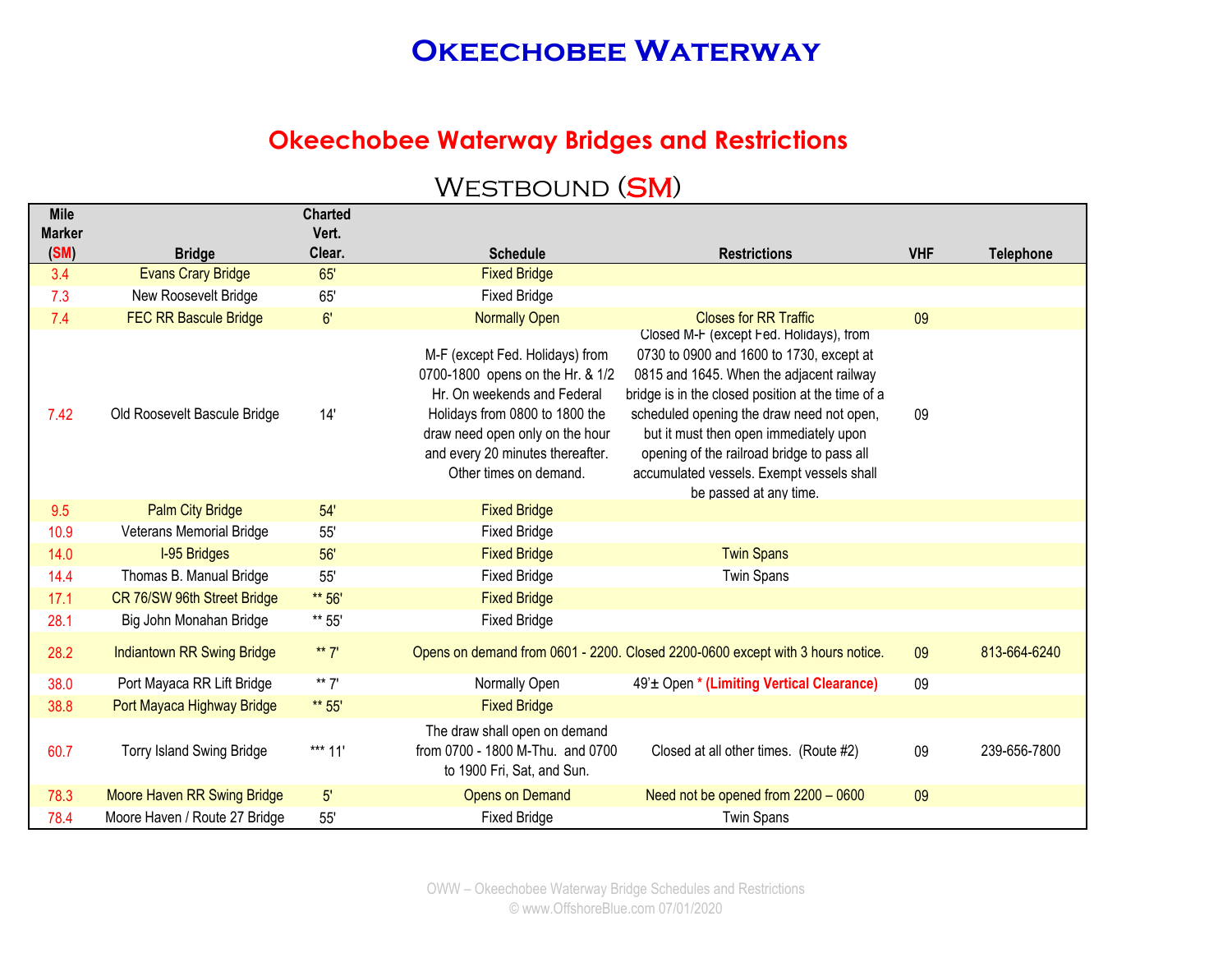## **Okeechobee Waterway Bridges and Restrictions**

| <b>Mile</b>           |                                   | <b>Charted</b>  |                                                             |                                                                                                                                    |            |                   |
|-----------------------|-----------------------------------|-----------------|-------------------------------------------------------------|------------------------------------------------------------------------------------------------------------------------------------|------------|-------------------|
| <b>Marker</b><br>(SM) | <b>Bridge</b>                     | Vert.<br>Clear. | <b>Schedule</b>                                             | <b>Restrictions</b>                                                                                                                | <b>VHF</b> | <b>Telephone</b>  |
|                       |                                   |                 |                                                             |                                                                                                                                    |            |                   |
|                       |                                   |                 |                                                             | Closed M-F 0700 - 0900 and 1600 - 1800.                                                                                            |            |                   |
| 103.0                 | LaBelle Bascule Bridge            | 28'             | Opens on demand from 0601 - 2200.                           | Closed from 2200-0600 daily except with 3                                                                                          | 09         | 239-728-2704      |
|                       |                                   |                 |                                                             | hours notice.                                                                                                                      |            |                   |
| 108.2                 | Fort Denaud Swing Bridge          | $9^\circ$       |                                                             | Opens on demand from 0601 - 2200. Closed 2200 - 0600 except with 3 hours notice.                                                   | 09         | 863-675-5222      |
| 116.0                 | <b>Alva Bascule Bridge</b>        | 23'             | Opens on demand from 0601 - 2200.                           | Closed 2200 - 0600 except with 3 hours<br>notice.                                                                                  | 09         | 239-573-1680 x408 |
| 126.3                 | Route 31/W.Piggott Bascule Bridge | 27'             |                                                             | Opens on demand from 0601 - 2200. Closed 2200 - 0600 except with 3 hours notice.                                                   | 09         | 239-656-7800      |
| 128.9                 | <b>I-75 Bridges</b>               | 55'             | <b>Fixed Bridge</b>                                         | <b>Twin Spans</b>                                                                                                                  |            |                   |
|                       |                                   |                 | Normally Open. Caution: Open                                |                                                                                                                                    |            |                   |
| 129.9                 | † SCL RR Bascule Bridge           | $5^{\circ}$     | bascule over hangs channel above                            | <b>Caution: Bridge Deteriorating</b>                                                                                               | 09         |                   |
|                       |                                   |                 | 55'.                                                        |                                                                                                                                    |            |                   |
| 134.4                 | <b>Thomas Edison Twin Bridges</b> | 56'             | <b>Fixed Bridge</b>                                         | <b>Twin Spans</b>                                                                                                                  |            |                   |
| 135.1                 | Caloosahatchee Bridge             | 55'             | <b>Fixed Bridge</b>                                         |                                                                                                                                    |            |                   |
| 138.6                 | <b>Mid Point Memorial Bridge</b>  | 55'             | <b>Fixed Bridge</b>                                         |                                                                                                                                    |            |                   |
| 142.0                 | Cape Coral Bridges                | 55'             | <b>Fixed Bridge</b>                                         | <b>Twin Spans</b>                                                                                                                  |            |                   |
| 156.9                 | <b>Sanibel Causeway Bridge</b>    | 70'             | Fixed Bridge "A" Span                                       |                                                                                                                                    |            |                   |
|                       |                                   |                 | *Please Note: Limiting Vertical Clearance for the Waterway. |                                                                                                                                    |            |                   |
|                       |                                   |                 | ** Based on 14.5' water level.                              |                                                                                                                                    |            |                   |
|                       |                                   |                 | *** Based on 12.56' water level.                            |                                                                                                                                    |            |                   |
|                       |                                   |                 |                                                             | † Above 55' vertical clearance, the bascule span overhangs the channel. Caution - The Substructure of this bridge is deteriorating |            |                   |
|                       |                                   |                 |                                                             | nd parts have been reported floating in the waterway. Mariners are advised to remain vigilant when transiting this area            |            |                   |
|                       |                                   |                 |                                                             | Please Note: Low water levels in Lake Okeechobee may result in lock schedule changes at the W.P. Franklin and St. Lucie Locks.     |            |                   |

# WESTBOUND (SM)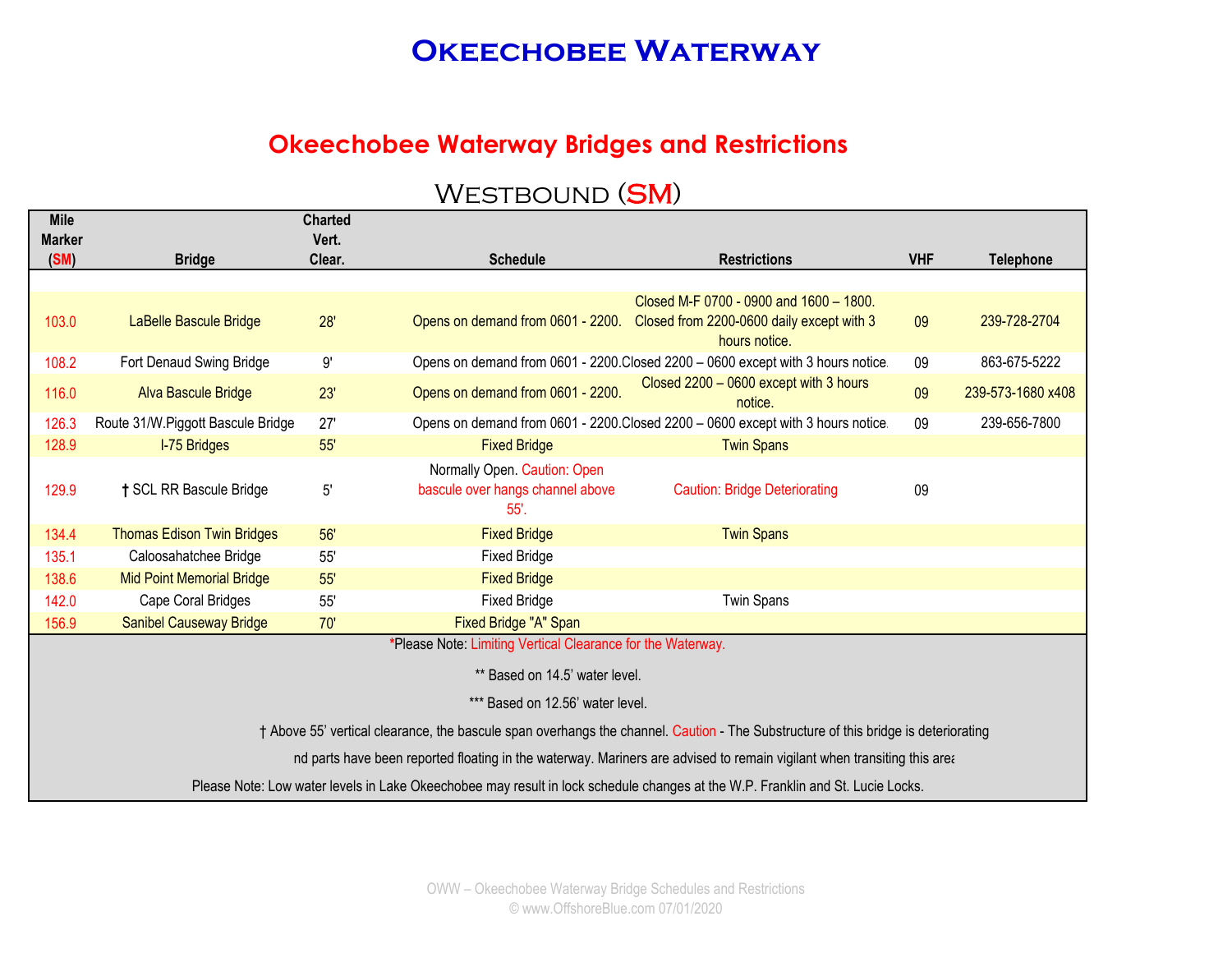### **Okeechobee Waterway Bridges and Restrictions**

| <b>Mile</b> |                                   | <b>Charted</b> |                                                                                                                                 |                                                                                                                                                                                                          |            |                  |
|-------------|-----------------------------------|----------------|---------------------------------------------------------------------------------------------------------------------------------|----------------------------------------------------------------------------------------------------------------------------------------------------------------------------------------------------------|------------|------------------|
| Marker      |                                   | Vert.          |                                                                                                                                 |                                                                                                                                                                                                          |            |                  |
| (NM)        | <b>Bridge</b>                     | Clear.         | <b>Schedule</b>                                                                                                                 | <b>Restrictions</b>                                                                                                                                                                                      | <b>VHF</b> | <b>Telephone</b> |
| 3.0         | <b>Evans Crary Bridge</b>         | 65'            | <b>Fixed Bridge</b>                                                                                                             |                                                                                                                                                                                                          |            |                  |
| 6.3         | New Roosevelt Bridge              | 65'            | <b>Fixed Bridge</b>                                                                                                             |                                                                                                                                                                                                          |            |                  |
| 6.4         | <b>FEC RR Bascule Bridge</b>      | 6'             | <b>Normally Open</b><br>M-F (except Fed. Holidays) from                                                                         | <b>Closes for RR Traffic</b><br>Closed M-F (except Fed. Holidays), from<br>0730 to 0900 and 1600 to 1730, except at                                                                                      | 09         |                  |
|             |                                   |                | 0700-1800 opens on the Hr. & 1/2<br>Hr. On weekends and Federal                                                                 | 0815 and 1645. When the adjacent railway<br>bridge is in the closed position at the time of a                                                                                                            |            |                  |
| 6.4         | Old Roosevelt Bascule Bridge      | 14'            | Holidays from 0800 to 1800 the<br>draw need open only on the hour<br>and every 20 minutes thereafter.<br>Other times on demand. | scheduled opening the draw need not open,<br>but it must then open immediately upon<br>opening of the railroad bridge to pass all<br>accumulated vessels. Exempt vessels shall<br>be passed at any time. | 09         |                  |
| 8.3         | <b>Palm City Bridge</b>           | 54'            | <b>Fixed Bridge</b>                                                                                                             |                                                                                                                                                                                                          |            |                  |
| 9.5         | <b>Veterans Memorial Bridge</b>   | 55'            | <b>Fixed Bridge</b>                                                                                                             |                                                                                                                                                                                                          |            |                  |
| 12.2        | <b>I-95 Bridges</b>               | 56'            | <b>Fixed Bridge</b>                                                                                                             | <b>Twin Spans</b>                                                                                                                                                                                        |            |                  |
| 12.5        | Thomas B. Manual Bridge           | 55'            | <b>Fixed Bridge</b>                                                                                                             | <b>Twin Spans</b>                                                                                                                                                                                        |            |                  |
| 14.9        | CR 76/SW 96th Street Bridge       | ** 56'         | <b>Fixed Bridge</b>                                                                                                             |                                                                                                                                                                                                          |            |                  |
| 24.4        | Big John Monahan Bridge           | ** 55'         | <b>Fixed Bridge</b>                                                                                                             |                                                                                                                                                                                                          |            |                  |
| 24.5        | <b>Indiantown RR Swing Bridge</b> | ** $7'$        |                                                                                                                                 | Opens on demand from 0601 - 2200. Closed 2200-0600 except with 3 hours notice.                                                                                                                           | 09         | 813-664-6240     |
| 33.0        | Port Mayaca RR Lift Bridge        | ** $7'$        | Normally Open                                                                                                                   | 49'± Open * (Limiting Vertical Clearance)                                                                                                                                                                | 09         |                  |
| 33.7        | Port Mayaca Highway Bridge        | ** 55'         | <b>Fixed Bridge</b>                                                                                                             |                                                                                                                                                                                                          |            |                  |
| 52.7        | <b>Torry Island Swing Bridge</b>  | *** 11'        | The draw shall open on demand<br>from 0700 - 1800 M-Thu. and 0700<br>to 1900 Fri, Sat, and Sun.                                 | Closed at all other times. (Route #2)                                                                                                                                                                    | 09         | 239-656-7800     |
| 68.0        | Moore Haven RR Swing Bridge       | 5'             | <b>Opens on Demand</b>                                                                                                          | Need not be opened from 2200 - 0600                                                                                                                                                                      | 09         |                  |
| 68.1        | Moore Haven / Route 27 Bridge     | 55'            | <b>Fixed Bridge</b>                                                                                                             | <b>Twin Spans</b>                                                                                                                                                                                        |            |                  |

## WESTBOUND (NM)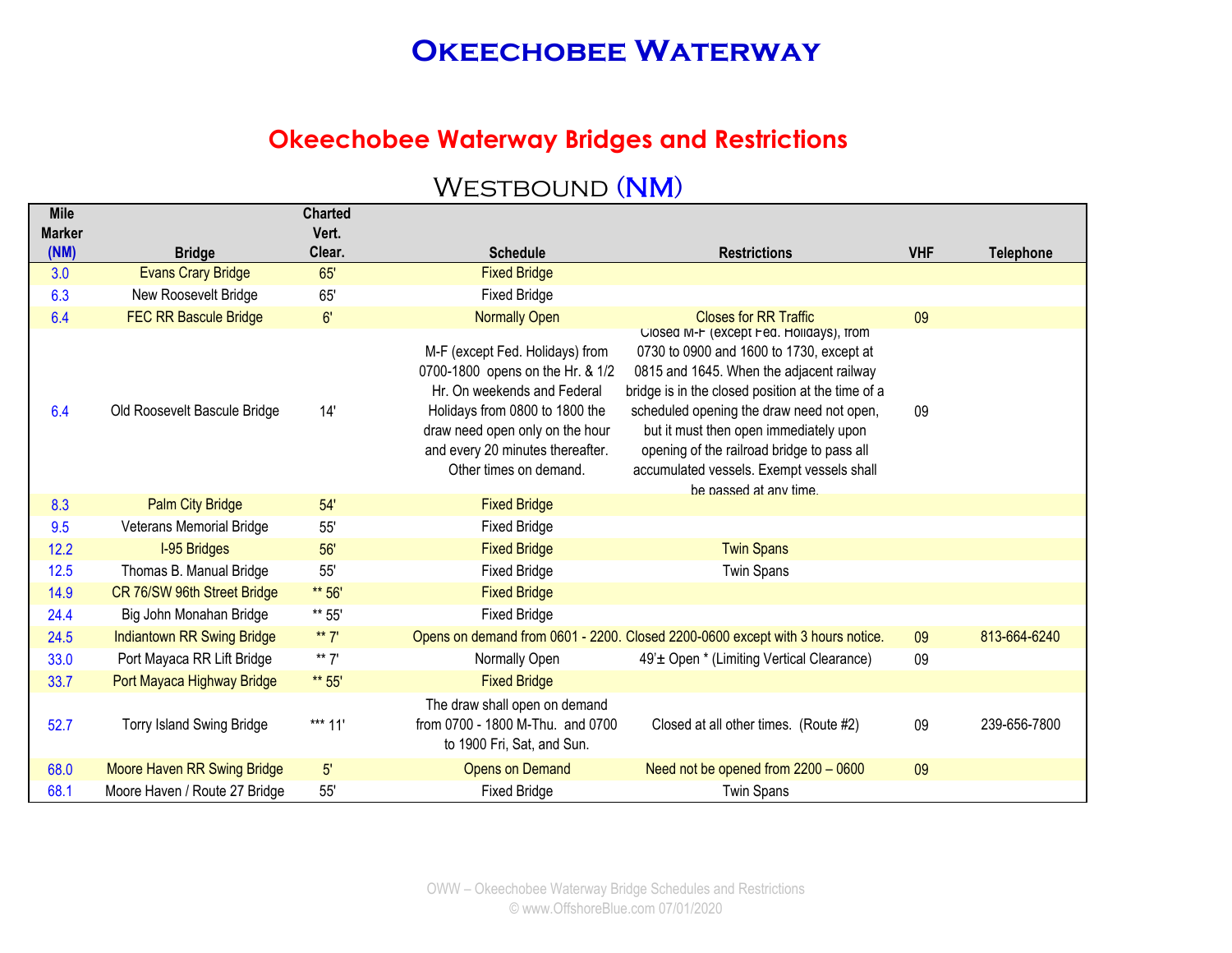### **Okeechobee Waterway Bridges and Restrictions**

| <b>Mile</b><br><b>Marker</b> |                                   | <b>Charted</b><br>Vert. |                                                                          |                                                                                                                                    |            |                   |
|------------------------------|-----------------------------------|-------------------------|--------------------------------------------------------------------------|------------------------------------------------------------------------------------------------------------------------------------|------------|-------------------|
| (NM)                         | <b>Bridge</b>                     | Clear.                  | <b>Schedule</b>                                                          | <b>Restrictions</b>                                                                                                                | <b>VHF</b> | <b>Telephone</b>  |
| 89.5                         | LaBelle Bascule Bridge            | 28'                     | Opens on demand from 0601 - 2200.                                        | Closed M-F 0700 - 0900 and 1600 - 1800.<br>Closed from 2200-0600 daily except with 3<br>hours notice.                              | 09         | 239-728-2704      |
| 94.0                         | Fort Denaud Swing Bridge          | $9^\circ$               |                                                                          | Opens on demand from 0601 - 2200. Closed 2200 - 0600 except with 3 hours notice.                                                   | 09         | 863-675-5222      |
| 100.8                        | Alva Bascule Bridge               | 23'                     | Opens on demand from 0601 - 2200.                                        | Closed 2200 - 0600 except with 3 hours<br>notice.                                                                                  | 09         | 239-573-1680 x408 |
| 109.8                        | Route 31/W.Piggott Bascule Bridge | 27'                     |                                                                          | Opens on demand from 0601 - 2200. Closed 2200 - 0600 except with 3 hours notice.                                                   | 09         | 239-656-7800      |
| 112.0                        | I-75 Bridges                      | 55'                     | <b>Fixed Bridge</b>                                                      | <b>Twin Spans</b>                                                                                                                  |            |                   |
| 112.9                        | † SCL RR Bascule Bridge           | 5'                      | Normally Open. Caution: Open<br>bascule over hangs channel above<br>55'. | Caution: Bridge Deteriorating                                                                                                      | 09         |                   |
| 116.8                        | <b>Thomas Edison Twin Bridges</b> | 56'                     | <b>Fixed Bridge</b>                                                      | <b>Twin Spans</b>                                                                                                                  |            |                   |
| 117.4                        | Caloosahatchee Bridge             | 55'                     | <b>Fixed Bridge</b>                                                      |                                                                                                                                    |            |                   |
| 120.4                        | <b>Mid Point Memorial Bridge</b>  | 55'                     | <b>Fixed Bridge</b>                                                      |                                                                                                                                    |            |                   |
| 123.4                        | Cape Coral Bridges                | 55'                     | <b>Fixed Bridge</b>                                                      | <b>Twin Spans</b>                                                                                                                  |            |                   |
| 136.3                        | <b>Sanibel Causeway Bridge</b>    | 70'                     | Fixed Bridge "A" Span                                                    |                                                                                                                                    |            |                   |
|                              |                                   |                         |                                                                          |                                                                                                                                    |            |                   |
|                              |                                   |                         | *Please Note: Limiting Vertical Clearance for the Waterway.              |                                                                                                                                    |            |                   |
|                              |                                   |                         | ** Based on 14.5' water level.                                           |                                                                                                                                    |            |                   |
|                              |                                   |                         | *** Based on 12.56' water level.                                         |                                                                                                                                    |            |                   |
|                              |                                   |                         |                                                                          | † Above 55' vertical clearance, the bascule span overhangs the channel. Caution - The Substructure of this bridge is deteriorating |            |                   |
|                              |                                   |                         |                                                                          | nd parts have been reported floating in the waterway. Mariners are advised to remain vigilant when transiting this area            |            |                   |
|                              |                                   |                         |                                                                          | Please Note: Low water levels in Lake Okeechobee may result in lock schedule changes at the W.P. Franklin and St. Lucie Locks.     |            |                   |

## WESTBOUND (NM)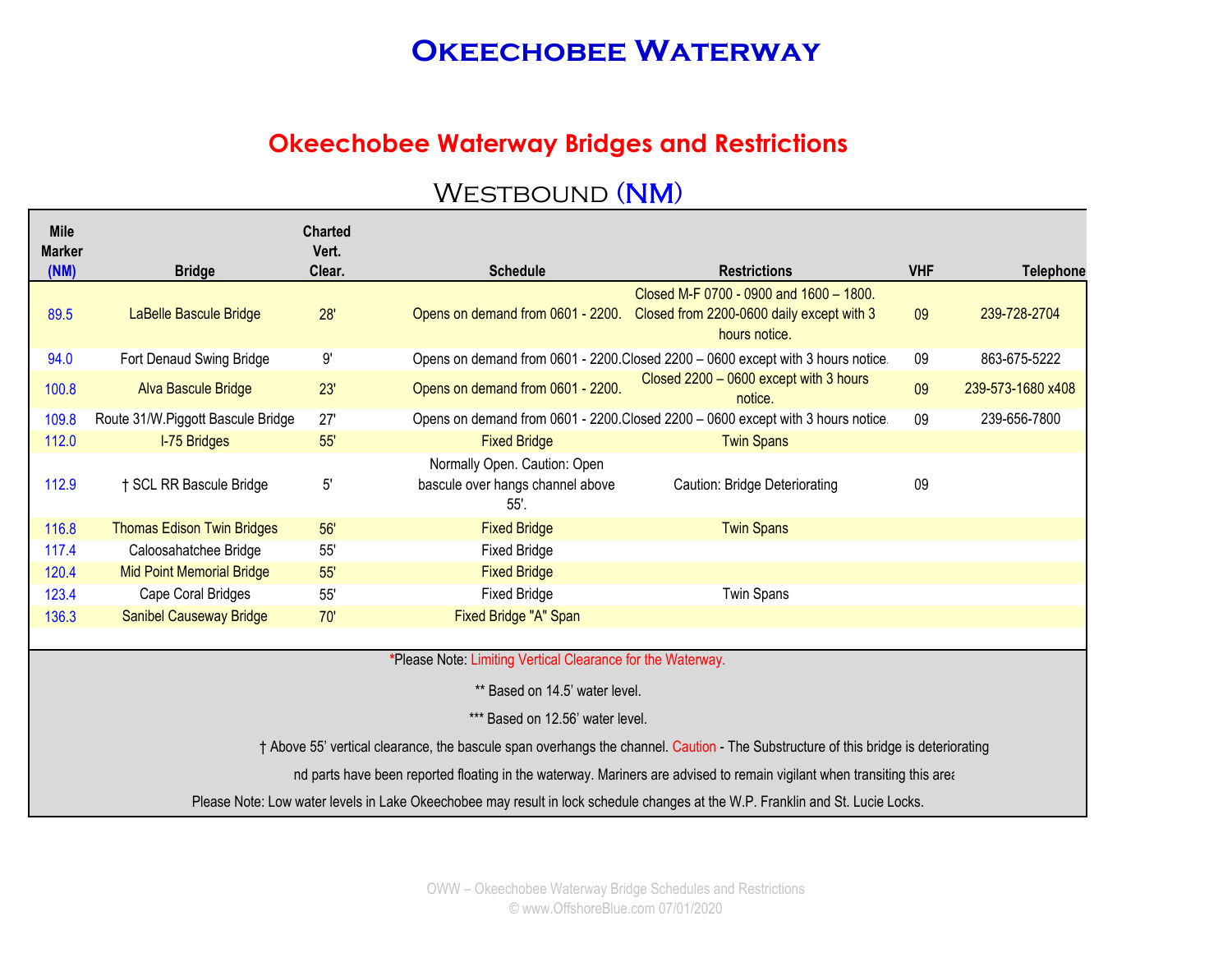### **Okeechobee Waterway Bridges and Restrictions**

| <b>Mile</b>   |                                   | <b>Charted</b> |                                                                                                                                                                                                                                       |                                                                                                                                                                                                                                                                                                                                                                                                  |            |                  |
|---------------|-----------------------------------|----------------|---------------------------------------------------------------------------------------------------------------------------------------------------------------------------------------------------------------------------------------|--------------------------------------------------------------------------------------------------------------------------------------------------------------------------------------------------------------------------------------------------------------------------------------------------------------------------------------------------------------------------------------------------|------------|------------------|
| <b>Marker</b> |                                   | Vert.          |                                                                                                                                                                                                                                       |                                                                                                                                                                                                                                                                                                                                                                                                  |            |                  |
| (KM)          | <b>Bridge</b>                     | Clear.         | <b>Schedule</b>                                                                                                                                                                                                                       | <b>Restrictions</b>                                                                                                                                                                                                                                                                                                                                                                              | <b>VHF</b> | <b>Telephone</b> |
| 5.5           | <b>Evans Crary Bridge</b>         | 65'            | <b>Fixed Bridge</b>                                                                                                                                                                                                                   |                                                                                                                                                                                                                                                                                                                                                                                                  |            |                  |
| 11.7          | New Roosevelt Bridge              | 65'            | <b>Fixed Bridge</b>                                                                                                                                                                                                                   |                                                                                                                                                                                                                                                                                                                                                                                                  |            |                  |
| 11.9          | <b>FEC RR Bascule Bridge</b>      | 6'             | <b>Normally Open</b>                                                                                                                                                                                                                  | <b>Closes for RR Traffic</b>                                                                                                                                                                                                                                                                                                                                                                     | 09         |                  |
| 11.9          | Old Roosevelt Bascule Bridge      | 14'            | M-F (except Fed. Holidays) from<br>0700-1900 opens on the Hr. & 1/2<br>Hr. On weekends and Federal<br>Holidays from 0800 to 1800 the<br>draw need open only on the hour<br>and every 20 minutes thereafter.<br>Other times on demand. | Closed M-F (except Fed. Holidays), from<br>0730 to 0900 and 1600 to 1730, except at<br>0815 and 1645. When the adjacent railway<br>bridge is in the closed position at the time of a<br>scheduled opening the draw need not open,<br>but it must then open immediately upon<br>opening of the railroad bridge to pass all<br>accumulated vessels. Exempt vessels shall<br>be passed at any time. | 09         |                  |
| 15.3          | <b>Palm City Bridge</b>           | 54'            | <b>Fixed Bridge</b>                                                                                                                                                                                                                   |                                                                                                                                                                                                                                                                                                                                                                                                  |            |                  |
| 17.5          | <b>Veterans Memorial Bridge</b>   | 55'            | <b>Fixed Bridge</b>                                                                                                                                                                                                                   |                                                                                                                                                                                                                                                                                                                                                                                                  |            |                  |
| 22.5          | <b>I-95 Bridges</b>               | 56'            | <b>Fixed Bridge</b>                                                                                                                                                                                                                   | <b>Twin Spans</b>                                                                                                                                                                                                                                                                                                                                                                                |            |                  |
| 23.2          | Thomas B. Manual Bridge           | 55'            | <b>Fixed Bridge</b>                                                                                                                                                                                                                   | <b>Twin Spans</b>                                                                                                                                                                                                                                                                                                                                                                                |            |                  |
| 27.5          | CR 76/SW 96th Street Bridge       | ** 56'         | <b>Fixed Bridge</b>                                                                                                                                                                                                                   |                                                                                                                                                                                                                                                                                                                                                                                                  |            |                  |
| 45.2          | Big John Monahan Bridge           | ** 55'         | <b>Fixed Bridge</b>                                                                                                                                                                                                                   |                                                                                                                                                                                                                                                                                                                                                                                                  |            |                  |
| 45.4          | <b>Indiantown RR Swing Bridge</b> | ** $7'$        |                                                                                                                                                                                                                                       | Opens on demand from 0600 - 2200. Closed 2200-0600 except with 3 hours notice.                                                                                                                                                                                                                                                                                                                   | 09         | 813-664-6240     |
| 61.2          | Port Mayaca RR Lift Bridge        | ** $7'$        | Normally Open                                                                                                                                                                                                                         | 49' <sup>±</sup> Open * (Limiting Vertical Clearance)                                                                                                                                                                                                                                                                                                                                            | 09         |                  |
| 62.4          | Port Mayaca Highway Bridge        | ** 55'         | <b>Fixed Bridge</b>                                                                                                                                                                                                                   |                                                                                                                                                                                                                                                                                                                                                                                                  |            |                  |
| 97.7          | <b>Torry Island Swing Bridge</b>  | *** 11'        | The draw shall open on demand<br>from 0700 - 1800 M-Thu. and 0700<br>to 1900 Fri, Sat, and Sun.                                                                                                                                       | Closed at all other times. (Route #2)                                                                                                                                                                                                                                                                                                                                                            | 09         | 239-656-7800     |
| 126.0         | Moore Haven RR Swing Bridge       | 5'             | <b>Opens on Demand</b>                                                                                                                                                                                                                | Need not be opened from 2200 - 0600                                                                                                                                                                                                                                                                                                                                                              | 09         |                  |
| 126.2         | Moore Haven / Route 27 Bridge     | 55'            | <b>Fixed Bridge</b>                                                                                                                                                                                                                   | <b>Twin Spans</b>                                                                                                                                                                                                                                                                                                                                                                                |            |                  |

## WESTBOUND (KM)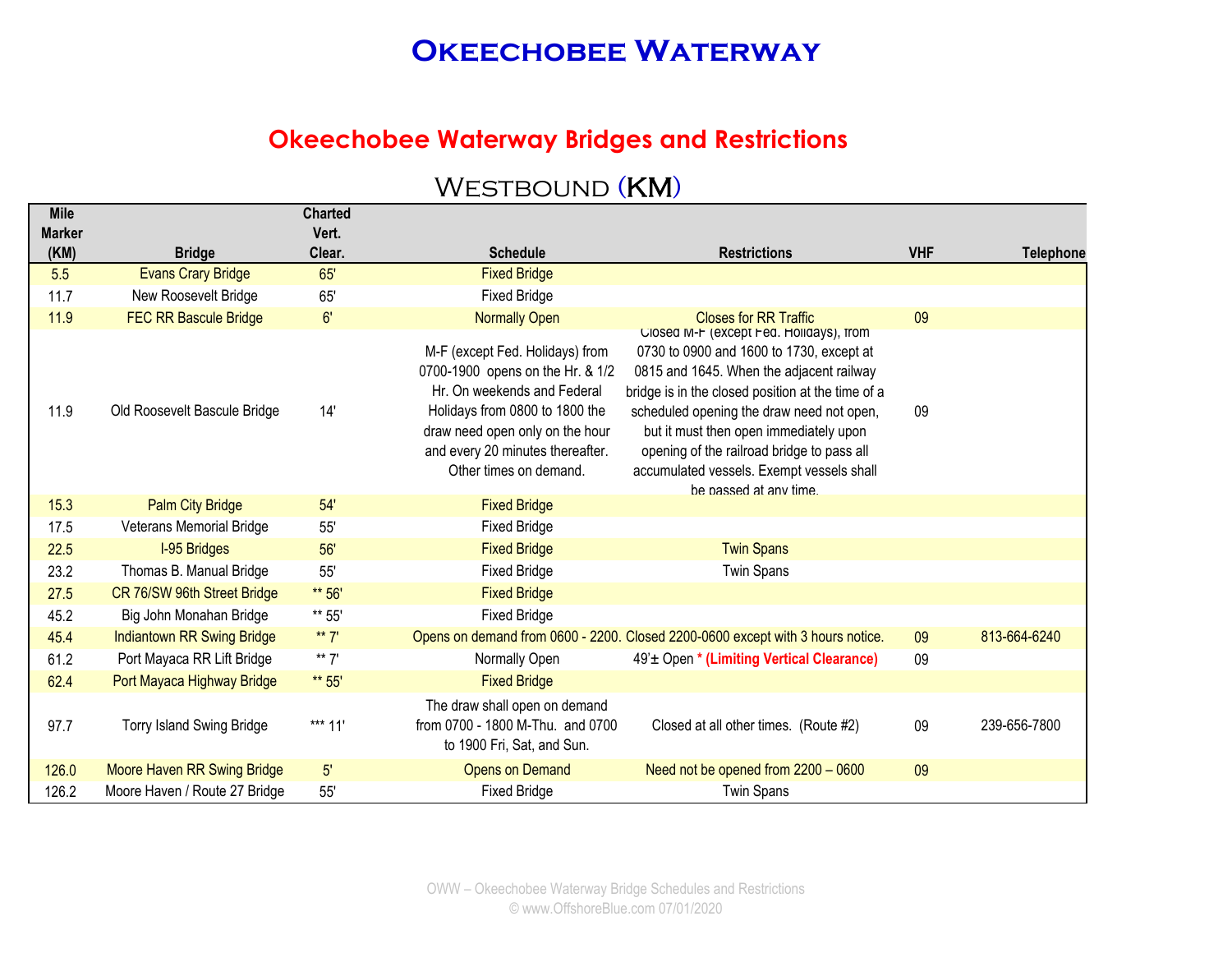### **Okeechobee Waterway Bridges and Restrictions**

#### WESTBOUND (KM)

| <b>Mile</b>   |                                   | <b>Charted</b> |                                                                             |                                                                                                                                    |            |                   |
|---------------|-----------------------------------|----------------|-----------------------------------------------------------------------------|------------------------------------------------------------------------------------------------------------------------------------|------------|-------------------|
| <b>Marker</b> |                                   | Vert.          |                                                                             |                                                                                                                                    |            |                   |
| (KM)          | <b>Bridge</b>                     | Clear.         | <b>Schedule</b>                                                             | <b>Restrictions</b>                                                                                                                | <b>VHF</b> | <b>Telephone</b>  |
| 165.8         | LaBelle Bascule Bridge            | 28'            | Opens on demand from 0600 - 2200.                                           | Closed M-F 0700 - 0900 and 1600 - 1800.<br>Closed from 2200-0600 daily except with 3<br>hours notice.                              | 09         | 866-335-9696      |
| 174.1         | Fort Denaud Swing Bridge          | 9'             |                                                                             | Opens on demand from 0600 - 2200. Closed 2200 - 0600 except with 3 hours notice.                                                   | 09         | 863-675-5222      |
| 186.7         | Alva Bascule Bridge               | 23'            | Opens on demand from 0600 - 2200.                                           | Closed 2200 - 0600 except with 3 hours<br>notice.                                                                                  | 09         | 239-573-1680 x408 |
| 203.3         | Route 31/W.Piggott Bascule Bridge | 27'            |                                                                             | Opens on demand from 0600 - 2200. Closed 2200 - 0600 except with 3 hours notice.                                                   | 09         | 239-656-7800      |
| 207.4         | <b>I-75 Bridges</b>               | 55'            | <b>Fixed Bridge</b>                                                         | <b>Twin Spans</b>                                                                                                                  |            |                   |
| 209.1         | † SCL RR Bascule Bridge           | $5^{\circ}$    | Normally Open. Caution: Open<br>bascule over hangs channel above<br>$55'$ . | Caution: Bridge Deteriorating                                                                                                      | 09         |                   |
| 216.3         | <b>Thomas Edison Twin Bridges</b> | 56'            | <b>Fixed Bridge</b>                                                         | <b>Twin Spans</b>                                                                                                                  |            |                   |
| 217.4         | Caloosahatchee Bridge             | 55'            | <b>Fixed Bridge</b>                                                         |                                                                                                                                    |            |                   |
| 223.1         | <b>Mid Point Memorial Bridge</b>  | 55'            | <b>Fixed Bridge</b>                                                         |                                                                                                                                    |            |                   |
| 228.5         | Cape Coral Bridges                | 55'            | <b>Fixed Bridge</b>                                                         | <b>Twin Spans</b>                                                                                                                  |            |                   |
| 252.5         | <b>Sanibel Causeway Bridge</b>    | 70'            | Fixed Bridge "A" Span                                                       |                                                                                                                                    |            |                   |
|               |                                   |                | *Please Note: Limiting Vertical Clearance for the Waterway.                 |                                                                                                                                    |            |                   |
|               |                                   |                | ** Based on 14.5' water level.                                              |                                                                                                                                    |            |                   |
|               |                                   |                | *** Based on 12.56' water level.                                            |                                                                                                                                    |            |                   |
|               |                                   |                |                                                                             | † Above 55' vertical clearance, the bascule span overhangs the channel. Caution - The Substructure of this bridge is deteriorating |            |                   |
|               |                                   |                |                                                                             | nd parts have been reported floating in the waterway. Mariners are advised to remain vigilant when transiting this area            |            |                   |
|               |                                   |                |                                                                             | Please Note: Low water levels in Lake Okeechobee may result in lock schedule changes at the W.P. Franklin and St. Lucie Locks.     |            |                   |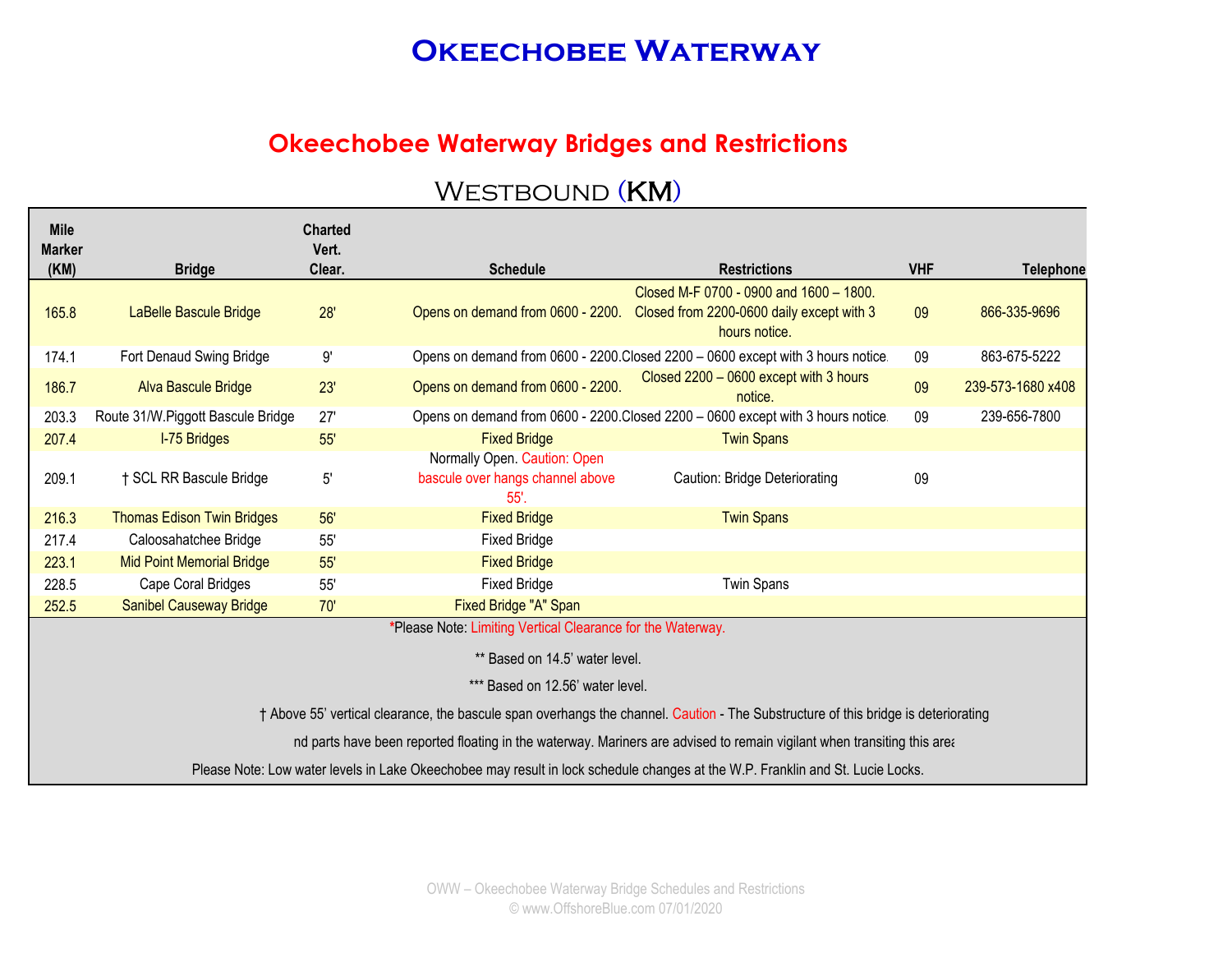#### **Okeechobee Waterway Bridges and Restrictions**

## EASTBOUND (SM)

| <b>Mile</b>   |                                   | <b>Charted</b> |                                                                                                 |                                                                                        |            |                   |
|---------------|-----------------------------------|----------------|-------------------------------------------------------------------------------------------------|----------------------------------------------------------------------------------------|------------|-------------------|
| <b>Marker</b> |                                   | Vert.          |                                                                                                 |                                                                                        |            |                   |
| (SM)          | <b>Bridge</b>                     | Clear.         | <b>Schedule</b>                                                                                 | <b>Restrictions</b>                                                                    | <b>VHF</b> | <b>Telephone</b>  |
| 156.9         | Sanibel Causeway Bridge           | 70'            | Fixed Bridge "A" Span                                                                           |                                                                                        |            |                   |
| 142.0         | <b>Cape Coral Bridges</b>         | 55'            | <b>Fixed Bridge</b>                                                                             | <b>Twin Spans</b>                                                                      |            |                   |
| 138.6         | Mid Point Memorial Bridge         | 55'            | <b>Fixed Bridge</b>                                                                             |                                                                                        |            |                   |
| 135.1         | Caloosahatchee Bridge             | 55'            | <b>Fixed Bridge</b>                                                                             |                                                                                        |            |                   |
| 134.4         | Thomas Edison Twin Bridges        | 56'            | <b>Fixed Bridge</b>                                                                             | <b>Twin Spans</b>                                                                      |            |                   |
|               |                                   |                | Normally Open. Caution: Open                                                                    |                                                                                        |            |                   |
| 129.9         | † SCL RR Bascule Bridge           | 5'             | bascule over hangs channel above<br>55'.                                                        | Closes for RR Traffic                                                                  | 09         |                   |
| 128.9         | <b>I-75 Bridges</b>               | 55'            | <b>Fixed Bridge</b>                                                                             | <b>Twin Spans</b>                                                                      |            |                   |
| 126.3         | Route 31/W.Piggott Bascule Bridge | 27'            |                                                                                                 | Opens on demand from 0600 - 2200. Closed 2200-0600 except with 3 hours notice.         | 09         | 239-656-7800      |
| 116.0         | Alva Bascule Bridge               | 23'            | Opens on demand from 0600 - 2200.                                                               | Closed 2200-0600 except with 3 hours<br>notice.                                        | 09         | 239-573-1680 x408 |
| 108.2         | Fort Denaud Swing Bridge          | 9'             |                                                                                                 | Opens on demand from 0600 - 2200. Closed 2200-0600 except with 3 hours notice.         | 09         | 863-675-5222      |
| 103.0         | LaBelle Bascule Bridge            | 28'            | Opens on demand from 0600 - 2200.                                                               | Closed M-F 0700-0900 and 1600-1800.<br>Closed 2200-0600 except with 3 hours<br>notice. | 09         | 866-335-9696      |
| 78.4          | Moore Haven / Route 27 Bridge     | 55'            | <b>Fixed Bridge</b>                                                                             | <b>Twin Spans</b>                                                                      |            |                   |
| 78.3          | Moore Haven RR Swing Bridge       | $5^{\prime}$   | <b>Opens on Demand</b>                                                                          | Need not be opened from 2200-0600.                                                     | 09         |                   |
| 60.7          | <b>Torry Island Swing Bridge</b>  | *** 11'        | The draw shall open on demand<br>from 0700 - 1800 M-Thu. and 0700<br>to 1900 Fri, Sat, and Sun. | Closed at all other times                                                              | 09         | 239-656-7800      |
| 38.8          | Port Mayaca Highway Bridge        | ** 55'         | <b>Fixed Bridge</b>                                                                             |                                                                                        |            |                   |
| 38.0          | Port Mayaca RR Lift Bridge        | ** $7'$        | Normally Open                                                                                   | 49' <sup>±</sup> Open * (Limiting Vertical Clearance)                                  | 09         |                   |
| 28.2          | <b>Indiantown RR Swing Bridge</b> | ** $7'$        |                                                                                                 | Opens on demand from 0600 - 2200. Closed 2200-0600 except with 3 hours notice.         | 09         | 813-664-6240      |
| 28.1          | Big John Monahan Bridge           | ** 55'         | <b>Fixed Bridge</b>                                                                             |                                                                                        |            |                   |
| 17.1          | CR 76/SW 96th Street Bridge       | ** 56'         | <b>Fixed Bridge</b>                                                                             |                                                                                        |            |                   |
| 14.4          | Thomas B. Manual Bridge           | 55'            | <b>Fixed Bridge</b>                                                                             | <b>Twin Spans</b>                                                                      |            |                   |
| 14.0          | <b>I-95 Bridges</b>               | 56'            | <b>Fixed Bridge</b>                                                                             | <b>Twin Spans</b>                                                                      |            |                   |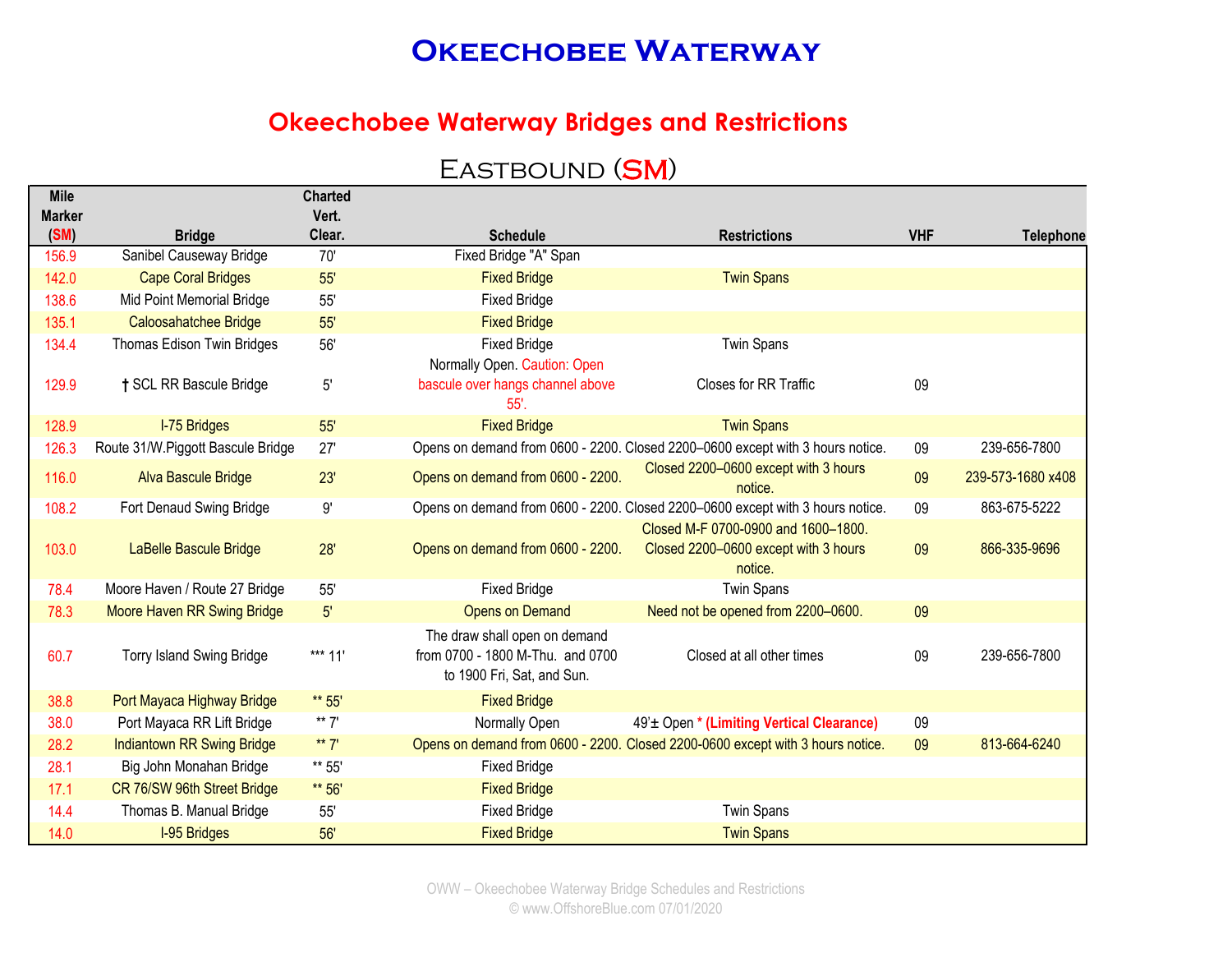### **Okeechobee Waterway Bridges and Restrictions**

### EASTBOUND (SM)

| <b>Mile</b>                                                                                                                       |                                     | <b>Charted</b> |                                                                                                                                                                                                                                       |                                                                                                                                                                                                                                                                                                                                                                                                  |            |                  |  |  |
|-----------------------------------------------------------------------------------------------------------------------------------|-------------------------------------|----------------|---------------------------------------------------------------------------------------------------------------------------------------------------------------------------------------------------------------------------------------|--------------------------------------------------------------------------------------------------------------------------------------------------------------------------------------------------------------------------------------------------------------------------------------------------------------------------------------------------------------------------------------------------|------------|------------------|--|--|
| <b>Marker</b>                                                                                                                     |                                     | Vert.          |                                                                                                                                                                                                                                       |                                                                                                                                                                                                                                                                                                                                                                                                  |            |                  |  |  |
| (SM)                                                                                                                              | <b>Bridge</b>                       | Clear.         | <b>Schedule</b>                                                                                                                                                                                                                       | <b>Restrictions</b>                                                                                                                                                                                                                                                                                                                                                                              | <b>VHF</b> | <b>Telephone</b> |  |  |
| 10.9                                                                                                                              | Veterans Memorial Bridge            | 55'            | <b>Fixed Bridge</b>                                                                                                                                                                                                                   |                                                                                                                                                                                                                                                                                                                                                                                                  |            |                  |  |  |
| 9.5                                                                                                                               | <b>Palm City Bridge</b>             | 54'            | <b>Fixed Bridge</b>                                                                                                                                                                                                                   |                                                                                                                                                                                                                                                                                                                                                                                                  |            |                  |  |  |
| 7.42                                                                                                                              | Old Roosevelt Bascule Bridge        | 14'            | M-F (except Fed. Holidays) from<br>0700-1900 opens on the Hr. & 1/2<br>Hr. On weekends and Federal<br>Holidays from 0800 to 1800 the<br>draw need open only on the hour<br>and every 20 minutes thereafter.<br>Other times on demand. | Closed M-F (except Fed. Holidays), from<br>0730 to 0900 and 1600 to 1730, except at<br>0815 and 1645. When the adjacent railway<br>bridge is in the closed position at the time of a<br>scheduled opening the draw need not open,<br>but it must then open immediately upon<br>opening of the railroad bridge to pass all<br>accumulated vessels. Exempt vessels shall<br>be passed at any time. | 09         |                  |  |  |
| 7.4                                                                                                                               | <b>Brit Point RR Bascule Bridge</b> | 6'             | <b>Normally Open</b>                                                                                                                                                                                                                  | <b>Closes for RR Traffic</b>                                                                                                                                                                                                                                                                                                                                                                     | 09         |                  |  |  |
| 7.3                                                                                                                               | New Roosevelt Bridge                | 65'            | <b>Fixed Bridge</b>                                                                                                                                                                                                                   |                                                                                                                                                                                                                                                                                                                                                                                                  |            |                  |  |  |
| 3.4                                                                                                                               | <b>Evans Crary Bridge</b>           | 65'            | <b>Fixed Bridge</b>                                                                                                                                                                                                                   |                                                                                                                                                                                                                                                                                                                                                                                                  |            |                  |  |  |
| *Please Note: Limiting Vertical Clearance for the Waterway.<br>** Based on 14.5' water level.<br>*** Based on 12.56' water level. |                                     |                |                                                                                                                                                                                                                                       |                                                                                                                                                                                                                                                                                                                                                                                                  |            |                  |  |  |
|                                                                                                                                   |                                     |                |                                                                                                                                                                                                                                       | † Above 55' vertical clearance, the bascule span overhangs the channel. Caution - The Substructure of this bridge is deteriorating                                                                                                                                                                                                                                                               |            |                  |  |  |
|                                                                                                                                   |                                     |                |                                                                                                                                                                                                                                       | nd parts have been reported floating in the waterway. Mariners are advised to remain vigilant when transiting this area                                                                                                                                                                                                                                                                          |            |                  |  |  |
|                                                                                                                                   |                                     |                |                                                                                                                                                                                                                                       | Please Note: Low water levels in Lake Okeechobee may result in lock schedule changes at the W.P. Franklin and St. Lucie Locks.                                                                                                                                                                                                                                                                   |            |                  |  |  |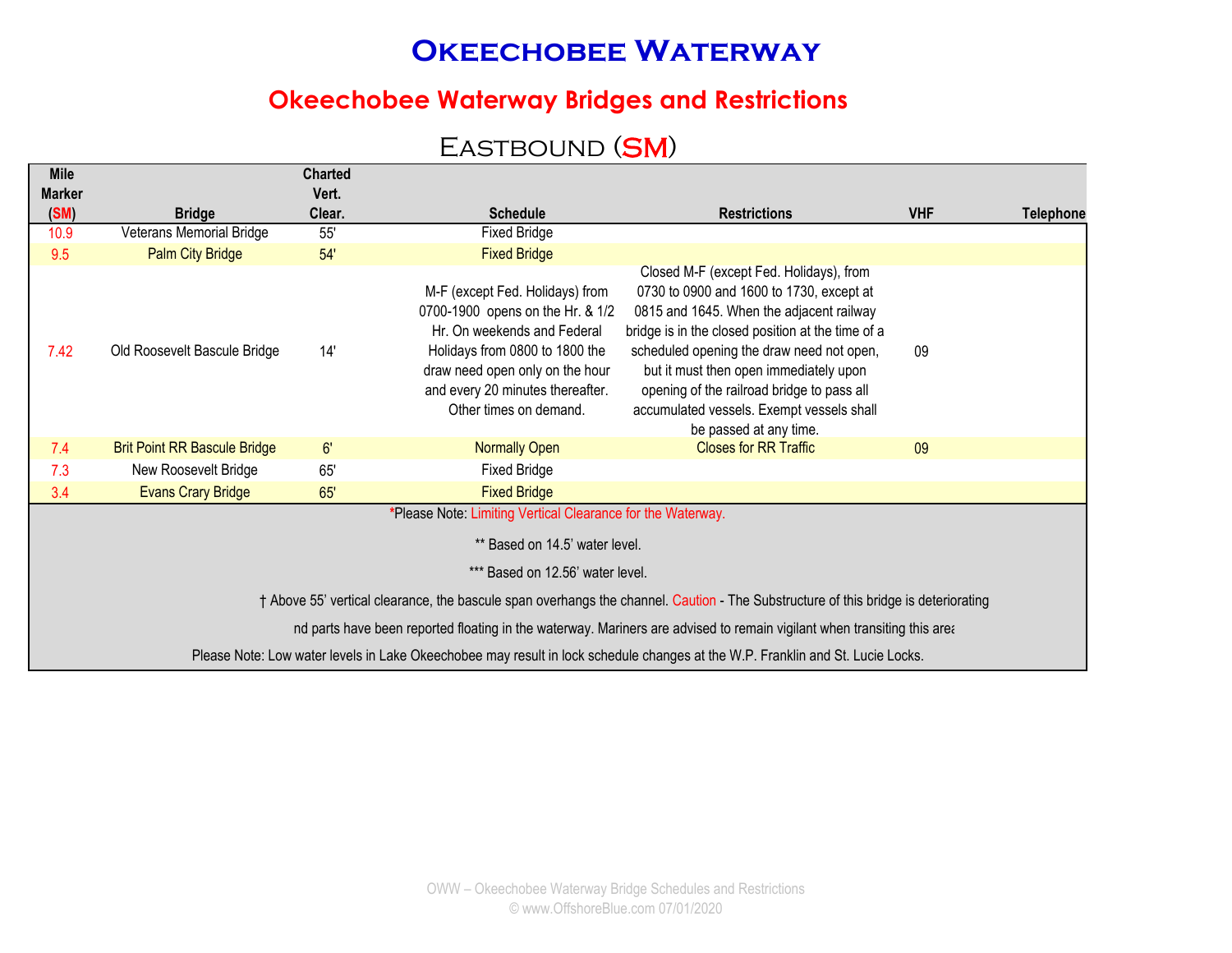### **Okeechobee Waterway Bridges and Restrictions**

## EASTBOUND (NM)

| <b>Mile</b>   |                                          | <b>Charted</b> |                                                                                                 |                                                                                        |            |                   |
|---------------|------------------------------------------|----------------|-------------------------------------------------------------------------------------------------|----------------------------------------------------------------------------------------|------------|-------------------|
| <b>Marker</b> |                                          | Vert.          |                                                                                                 |                                                                                        |            |                   |
| (NM)<br>136.3 | <b>Bridge</b><br>Sanibel Causeway Bridge | Clear.<br>70'  | <b>Schedule</b><br>Fixed Bridge "A" Span                                                        | <b>Restrictions</b>                                                                    | <b>VHF</b> | <b>Telephone</b>  |
|               |                                          |                |                                                                                                 |                                                                                        |            |                   |
| 123.4         | <b>Cape Coral Bridges</b>                | 55'            | <b>Fixed Bridge</b>                                                                             | <b>Twin Spans</b>                                                                      |            |                   |
| 120.4         | Mid Point Memorial Bridge                | 55'            | <b>Fixed Bridge</b>                                                                             |                                                                                        |            |                   |
| 117.4         | Caloosahatchee Bridge                    | 55'            | <b>Fixed Bridge</b>                                                                             |                                                                                        |            |                   |
| 116.8         | Thomas Edison Twin Bridges               | 56'            | <b>Fixed Bridge</b>                                                                             | <b>Twin Spans</b>                                                                      |            |                   |
| 112.9         | <b>† SCL RR Bascule Bridge</b>           | 5'             | <b>Normally Open. Caution: Open</b><br>bascule over hangs channel above<br>55'.                 | <b>Closes for RR Traffic</b>                                                           | 09         |                   |
| 112.0         | I-75 Bridges                             | 55'            | <b>Fixed Bridge</b>                                                                             | <b>Twin Spans</b>                                                                      |            |                   |
| 109.8         | Route 31/W. Piggott Bascule Bridge       | 27'            |                                                                                                 | Opens on demand from 0600 - 2200. Closed 2200-0600 except with 3 hours notice.         | 09         | 239-656-7800      |
| 100.8         | Alva Bascule Bridge                      | 23'            | Opens on demand from 0600 - 2200.                                                               | Closed 2200-0600 except with 3 hours<br>notice.                                        | 09         | 239-573-1680 x408 |
| 94.0          | <b>Fort Denaud Swing Bridge</b>          | 9'             |                                                                                                 | Opens on demand from 0600 - 2200. Closed 2200-0600 except with 3 hours notice.         | 09         | 863-675-5222      |
| 89.5          | LaBelle Bascule Bridge                   | 28'            | Opens on demand from 0600 - 2200.                                                               | Closed M-F 0700-0900 and 1600-1800.<br>Closed 2200-0600 except with 3 hours<br>notice. | 09         | 866-335-9696      |
| 68.1          | Moore Haven / Route 27 Bridge            | 55'            | <b>Fixed Bridge</b>                                                                             | <b>Twin Spans</b>                                                                      |            |                   |
| 68.0          | Moore Haven RR Swing Bridge              | $5'$           | Opens on Demand                                                                                 | Need not be opened from 2200-0600.                                                     | 09         |                   |
| 52.7          | <b>Torry Island Swing Bridge</b>         | *** 11'        | The draw shall open on demand<br>from 0700 - 1800 M-Thu. and 0700<br>to 1900 Fri, Sat, and Sun. | Closed at all other times                                                              | 09         | 239-656-7800      |
| 33.7          | Port Mayaca Highway Bridge               | ** 55'         | <b>Fixed Bridge</b>                                                                             |                                                                                        |            |                   |
| 33.0          | Port Mayaca RR Lift Bridge               | ** $7'$        | <b>Normally Open</b>                                                                            | 49' ± Open * (Limiting Vertical Clearance)                                             | 09         |                   |
| 24.5          | Indiantown RR Swing Bridge               | ** $7'$        |                                                                                                 | Opens on demand from 0600 - 2200. Closed 2200-0600 except with 3 hours notice.         | 09         | 813-664-6240      |
| 24.4          | Big John Monahan Bridge                  | ** 55'         | <b>Fixed Bridge</b>                                                                             |                                                                                        |            |                   |
| 14.9          | CR 76/SW 96th Street Bridge              | ** 56'         | <b>Fixed Bridge</b>                                                                             |                                                                                        |            |                   |
| 12.5          | Thomas B. Manual Bridge                  | 55'            | <b>Fixed Bridge</b>                                                                             | <b>Twin Spans</b>                                                                      |            |                   |
| 12.2          | I-95 Bridges                             | 56'            | <b>Fixed Bridge</b>                                                                             | <b>Twin Spans</b>                                                                      |            |                   |
| 9.5           | <b>Indian Street Bridge</b>              | 55'            | <b>Fixed Bridge</b>                                                                             |                                                                                        |            |                   |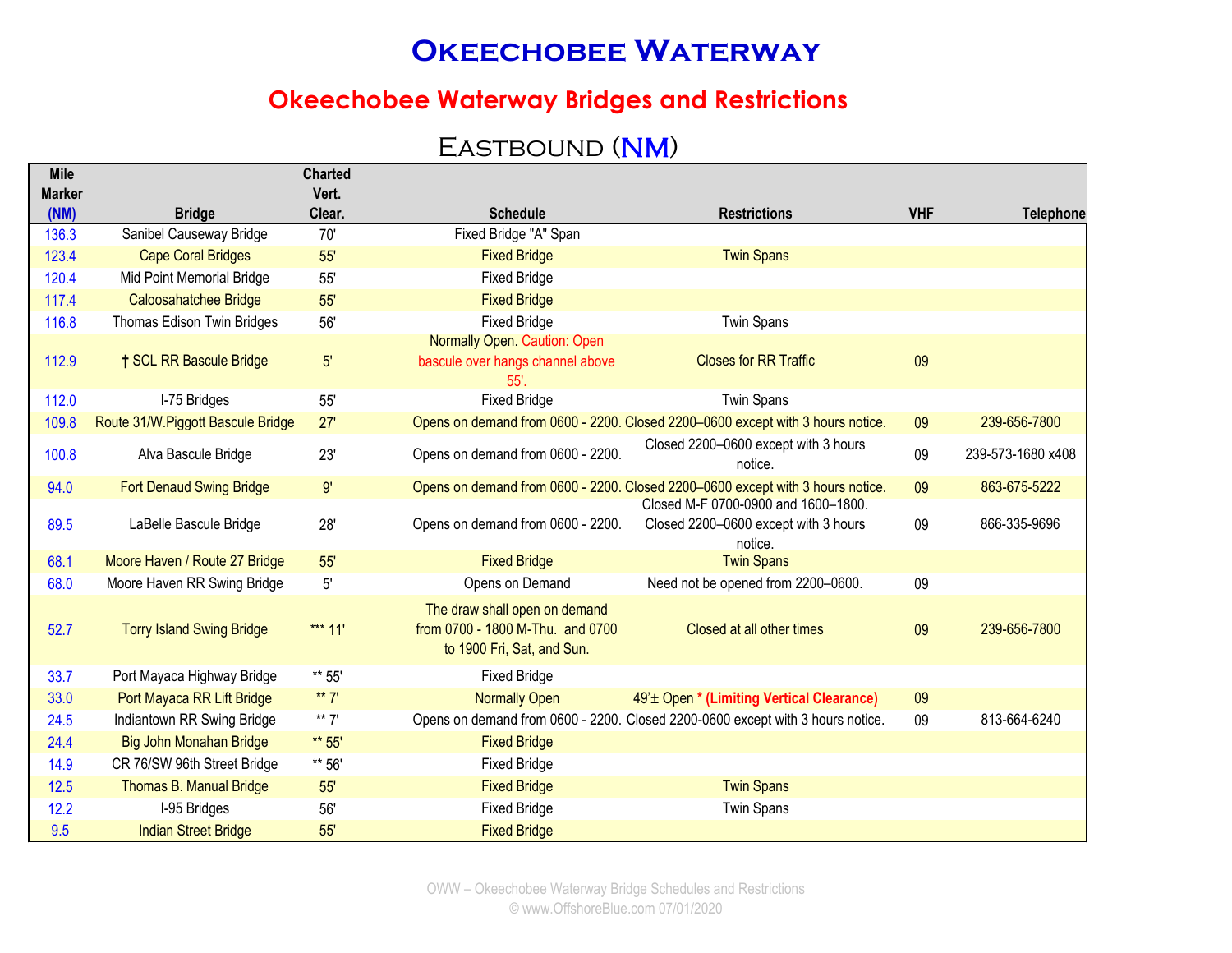### **Okeechobee Waterway Bridges and Restrictions**

## EASTBOUND (NM)

| <b>Mile</b><br><b>Marker</b> |                                     | <b>Charted</b><br>Vert. |                                                                                                                                                                                                                                       |                                                                                                                                                                                                                                                                                                                                                                                                     |            |                  |
|------------------------------|-------------------------------------|-------------------------|---------------------------------------------------------------------------------------------------------------------------------------------------------------------------------------------------------------------------------------|-----------------------------------------------------------------------------------------------------------------------------------------------------------------------------------------------------------------------------------------------------------------------------------------------------------------------------------------------------------------------------------------------------|------------|------------------|
| (NM)                         | <b>Bridge</b>                       | Clear.                  | <b>Schedule</b>                                                                                                                                                                                                                       | <b>Restrictions</b>                                                                                                                                                                                                                                                                                                                                                                                 | <b>VHF</b> | <b>Telephone</b> |
| 8.3                          | <b>Palm City Bridge</b>             | 54'                     | <b>Fixed Bridge</b>                                                                                                                                                                                                                   | <b>Twin Spans</b>                                                                                                                                                                                                                                                                                                                                                                                   |            |                  |
| 6.45                         | Old Roosevelt Bascule Bridge        | 14'                     | M-F (except Fed. Holidays) from<br>0700-1900 opens on the Hr. & 1/2<br>Hr. On weekends and Federal<br>Holidays from 0800 to 1800 the<br>draw need open only on the hour<br>and every 20 minutes thereafter.<br>Other times on demand. | Ulused IVI-F (except Fed. Holldays), ITOITI<br>0730 to 0900 and 1600 to 1730, except at<br>0815 and 1645. When the adjacent railway<br>bridge is in the closed position at the time of a<br>scheduled opening the draw need not open,<br>but it must then open immediately upon<br>opening of the railroad bridge to pass all<br>accumulated vessels. Exempt vessels shall<br>he nacced at any time |            |                  |
| 6.4                          | <b>Brit Point RR Bascule Bridge</b> | 6'                      | <b>Normally Open</b>                                                                                                                                                                                                                  | <b>Closes for RR Traffic</b>                                                                                                                                                                                                                                                                                                                                                                        | 09         |                  |
| 6.3                          | New Roosevelt Bridge                | 65'                     | <b>Fixed Bridge</b>                                                                                                                                                                                                                   |                                                                                                                                                                                                                                                                                                                                                                                                     |            |                  |
| 3.0                          | <b>Evans Crary Bridge</b>           | 65'                     | <b>Fixed Bridge</b>                                                                                                                                                                                                                   |                                                                                                                                                                                                                                                                                                                                                                                                     |            |                  |
|                              |                                     |                         | *Please Note: Limiting Vertical Clearance for the Waterway.                                                                                                                                                                           |                                                                                                                                                                                                                                                                                                                                                                                                     |            |                  |
|                              |                                     |                         | ** Based on 14.5' water level.                                                                                                                                                                                                        |                                                                                                                                                                                                                                                                                                                                                                                                     |            |                  |
|                              |                                     |                         | *** Based on 12.56' water level.                                                                                                                                                                                                      |                                                                                                                                                                                                                                                                                                                                                                                                     |            |                  |
|                              |                                     |                         |                                                                                                                                                                                                                                       | † Above 55' vertical clearance, the bascule span overhangs the channel. Caution - The Substructure of this bridge is deteriorating                                                                                                                                                                                                                                                                  |            |                  |
|                              |                                     |                         |                                                                                                                                                                                                                                       | nd parts have been reported floating in the waterway. Mariners are advised to remain vigilant when transiting this area                                                                                                                                                                                                                                                                             |            |                  |
|                              |                                     |                         |                                                                                                                                                                                                                                       | Please Note: Low water levels in Lake Okeechobee may result in lock schedule changes at the W.P. Franklin and St. Lucie Locks.                                                                                                                                                                                                                                                                      |            |                  |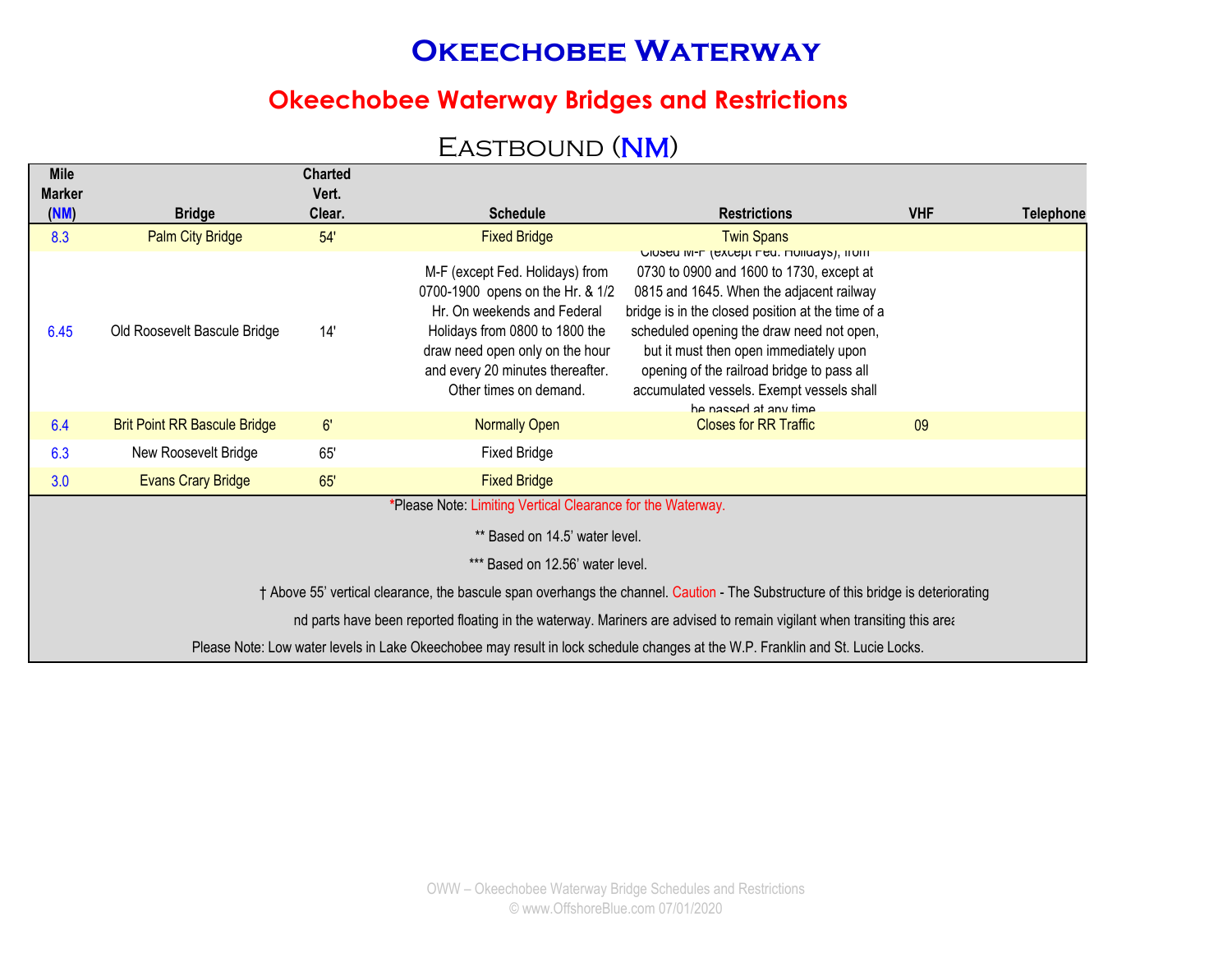### **Okeechobee Waterway Bridges and Restrictions**

## EASTBOUND (KM)

| <b>Mile</b>           |                                   | <b>Charted</b>  |                                                                                                 |                                                                                        |            |                   |
|-----------------------|-----------------------------------|-----------------|-------------------------------------------------------------------------------------------------|----------------------------------------------------------------------------------------|------------|-------------------|
| <b>Marker</b><br>(KM) | <b>Bridge</b>                     | Vert.<br>Clear. | <b>Schedule</b>                                                                                 | <b>Restrictions</b>                                                                    | <b>VHF</b> | <b>Telephone</b>  |
| 252.5                 | Sanibel Causeway Bridge           | 70'             | Fixed Bridge "A" Span                                                                           |                                                                                        |            |                   |
| 228.5                 | <b>Cape Coral Bridges</b>         | 55'             | <b>Fixed Bridge</b>                                                                             | <b>Twin Spans</b>                                                                      |            |                   |
| 223.1                 | Mid Point Memorial Bridge         | 55'             | <b>Fixed Bridge</b>                                                                             |                                                                                        |            |                   |
| 217.4                 | Caloosahatchee Bridge             | 55'             | <b>Fixed Bridge</b>                                                                             |                                                                                        |            |                   |
| 216.3                 | Thomas Edison Twin Bridges        | 56'             | <b>Fixed Bridge</b>                                                                             | <b>Twin Spans</b>                                                                      |            |                   |
|                       |                                   |                 | <b>Normally Open. Caution: Open</b>                                                             |                                                                                        |            |                   |
| 209.1                 | <b>† SCL RR Bascule Bridge</b>    | $5^{\circ}$     | bascule over hangs channel above<br>55'.                                                        | <b>Closes for RR Traffic</b>                                                           | 09         |                   |
| 207.4                 | I-75 Bridges                      | 55'             | <b>Fixed Bridge</b>                                                                             | <b>Twin Spans</b>                                                                      |            |                   |
| 203.3                 | Route 31/W.Piggott Bascule Bridge | 27'             |                                                                                                 | Opens on demand from 0600 - 2200. Closed 2200-0600 except with 3 hours notice.         | 09         | 239-656-7800      |
| 186.7                 | Alva Bascule Bridge               | 23'             | Opens on demand from 0600 - 2200.                                                               | UIUSEU ZZUU-UOUU EXCEPI WIIII J HUUIS<br>notice                                        | 09         | 239-573-1680 x408 |
| 174.1                 | Fort Denaud Swing Bridge          | 9'              |                                                                                                 | Opens on demand from 0600 - 2200. Closed 2200-0600 except with 3 hours notice.         | 09         | 863-675-5222      |
| 165.8                 | LaBelle Bascule Bridge            | 28'             | Opens on demand from 0600 - 2200.                                                               | Closed M-F 0700-0900 and 1600-1800.<br>Closed 2200-0600 except with 3 hours<br>notice. | 09         | 866-335-9696      |
| 126.2                 | Moore Haven / Route 27 Bridge     | 55'             | <b>Fixed Bridge</b>                                                                             | <b>Twin Spans</b>                                                                      |            |                   |
| 126.0                 | Moore Haven RR Swing Bridge       | 5'              | Opens on Demand                                                                                 | Need not be opened from 2200-0600.                                                     | 09         |                   |
| 97.7                  | <b>Torry Island Swing Bridge</b>  | *** $11'$       | The draw shall open on demand<br>from 0700 - 1800 M-Thu. and 0700<br>to 1900 Fri, Sat, and Sun. | Closed at all other times                                                              | 09         | 239-656-7800      |
| 62.4                  | Port Mayaca Highway Bridge        | ** 55'          | <b>Fixed Bridge</b>                                                                             |                                                                                        |            |                   |
| 61.2                  | Port Mayaca RR Lift Bridge        | ** $7'$         | <b>Normally Open</b>                                                                            | 49' ± Open * (Limiting Vertical Clearance)                                             | 09         |                   |
| 45.4                  | Indiantown RR Swing Bridge        | ** $7'$         |                                                                                                 | Opens on demand from 0600 - 2200. Closed 2200-0600 except with 3 hours notice.         | 09         | 813-664-6240      |
| 45.2                  | Big John Monahan Bridge           | ** 55'          | <b>Fixed Bridge</b>                                                                             |                                                                                        |            |                   |
| 27.5                  | CR 76/SW 96th Street Bridge       | ** 56'          | <b>Fixed Bridge</b>                                                                             |                                                                                        |            |                   |
| 23.2                  | Thomas B. Manual Bridge           | 55'             | <b>Fixed Bridge</b>                                                                             | <b>Twin Spans</b>                                                                      |            |                   |
| 22.5                  | I-95 Bridges                      | 56'             | <b>Fixed Bridge</b>                                                                             | <b>Twin Spans</b>                                                                      |            |                   |
| 17.5                  | <b>Indian Street Bridge</b>       | 55'             | <b>Fixed Bridge</b>                                                                             |                                                                                        |            |                   |